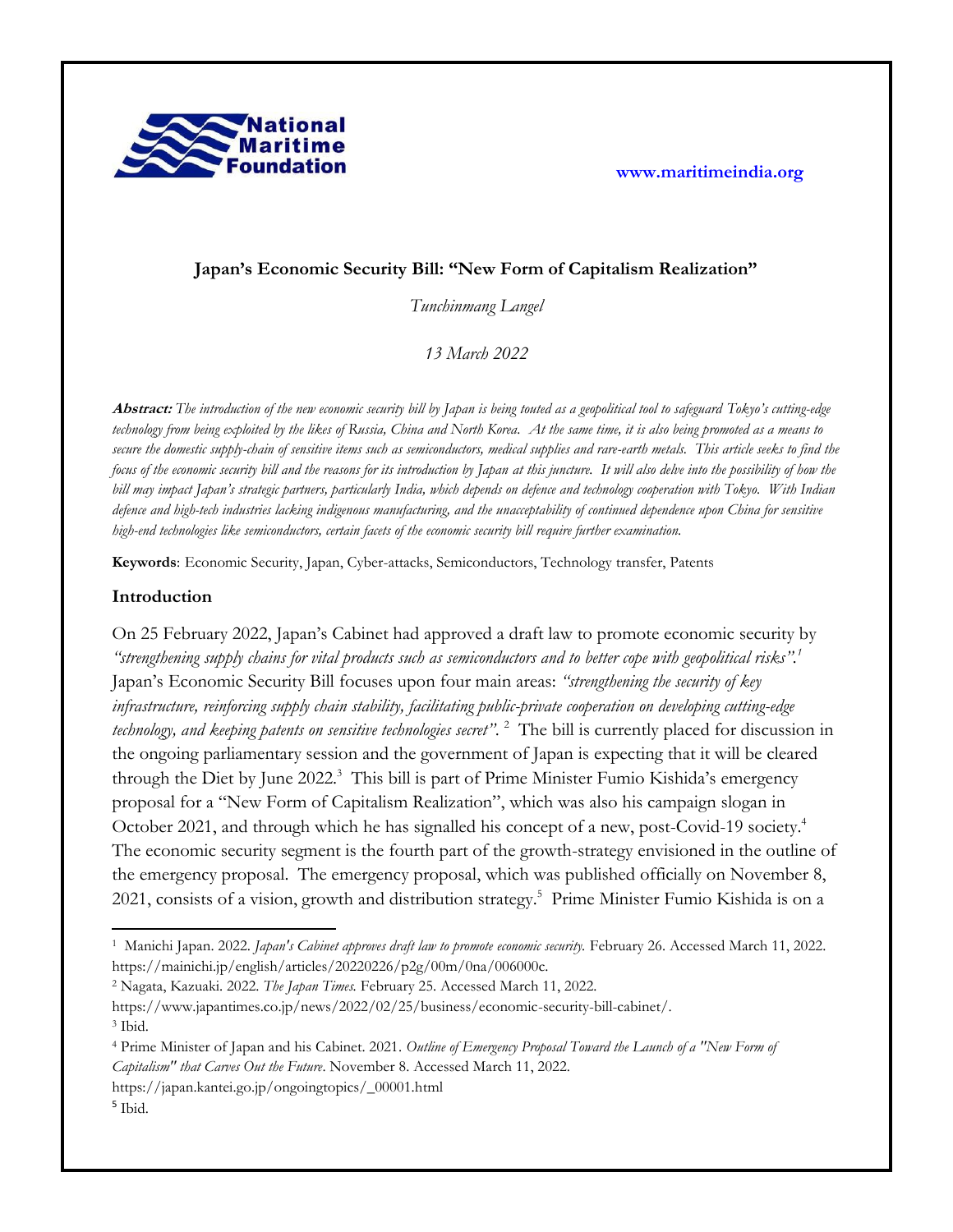pressing course to introduce his policy for reviving and sustaining the Japanese economy through the domestic approach, while leaving behind the pre-Covid-19 era of "Abenomics".

## **The Economic Security Bill**

The plans on the economic-security legislation found firm ground once the *"first-ever ministerial post for economic security*" was established in October 2021.<sup>6</sup> The third-term Liberal Democratic Party (LDP) member, Takayuki Kobayashi, was appointed by Prime Minister Fumio Kishida to man the helm. Japan's trysts with policies to promote economic security on a global level have been remarkable. In the years of Abe's second stint as the Prime Minister of Japan, his administration had established an advisory council to develop a strategy for infrastructure exports, with emphasis on "quality infrastructure" and "quality investment". It was the outcome of what had been touted as the policy of "Abenomics" in 2013. India had also sought to align herself through the "Act East Policy" with Japan's "Partnership for Quality Infrastructure" in 2015, as had been stated in the joint statement on India and Japan Vision 2025.<sup>7</sup> It showcased Japan's more proactive drive towards an economic statecraft, which, according to Ikagata and Glosserman (2021), was based on three factors. First, the changing nature of advanced technologies. Second, how the Free and Open Indo-Pacific (FOIP) concept was framing Japan's policy. Finally, the impact of China's rise and the resultant aggressive policies.<sup>8</sup>

However, under the "New Form of Capitalism Realization", the current economic security bill approved by the Cabinet and tabled for discussion in the national diet is proving to be a more domestically-oriented piece of legislation. It is stipulated that the current bill would primarily focus upon safeguarding key infrastructure from cyber-attacks, while pushing for a public-private partnership in developing cutting-edge technologies and ensuring that certain patents related to sensitive technologies were not made public.<sup>9</sup> Companies would have to mandatorily demonstrate that sufficient precautions against cyber-attacks had been taken and foreign-made equipment was not being procured. 10 In addition, companies would also have to submit their factory blueprints for government assessment. The bill carries a penal provision for non-compliance, wherein defaulting companies could be fined a maximum of JPY 1 Million (USD 8,650) or up to two years of imprisonment for the person-in-charge.<sup>11</sup> Japanese business lobbies had already advised that the

<sup>6</sup> Goodman, Matthew P. 2021. *CSIS.* October 27. Accessed March 11, 2022. https://www.csis.org/analysis/economicsecurity-shared-us-japan-priority.

<sup>7</sup> Ministry of External Affairs. 2015. "Joint Statement on India and Japan Vision 2025: Special Strategic and Global Partnership Working Together for Peace and Prosperity of the Indo-Pacific Region and the World (December 12, 2015)." *Ministry of External Affairs.* December 12. Accessed March 11, 2022. https://www.mea.gov.in/bilateraldocuments.htm?dtl/26176/Joint\_Statement\_on\_India\_and\_Japan\_Vision\_2025\_Special\_Strategic\_and\_Global\_Partner ship\_Working\_Together\_for\_Peace\_and\_Prosperity\_of\_the\_IndoPacific\_R.

<sup>8</sup> Akira Igata & Brad Glosserman. 2021. "Japan's New Economic Statecraft." *The Washington Quarterly*, 44:3, 25-42. Accessed March 11, 2022. DOI: 10.1080/0163660X.2021.1970334

<sup>9</sup> Ibid 1.

<sup>10</sup> Ryutaro Abe. 2022. "New economic security law now before Diet for approval." *The Asahi Shimbun*. February 26. Accessed March 12, 2022. https://www.asahi.com/ajw/articles/14558513 <sup>11</sup> Ibid.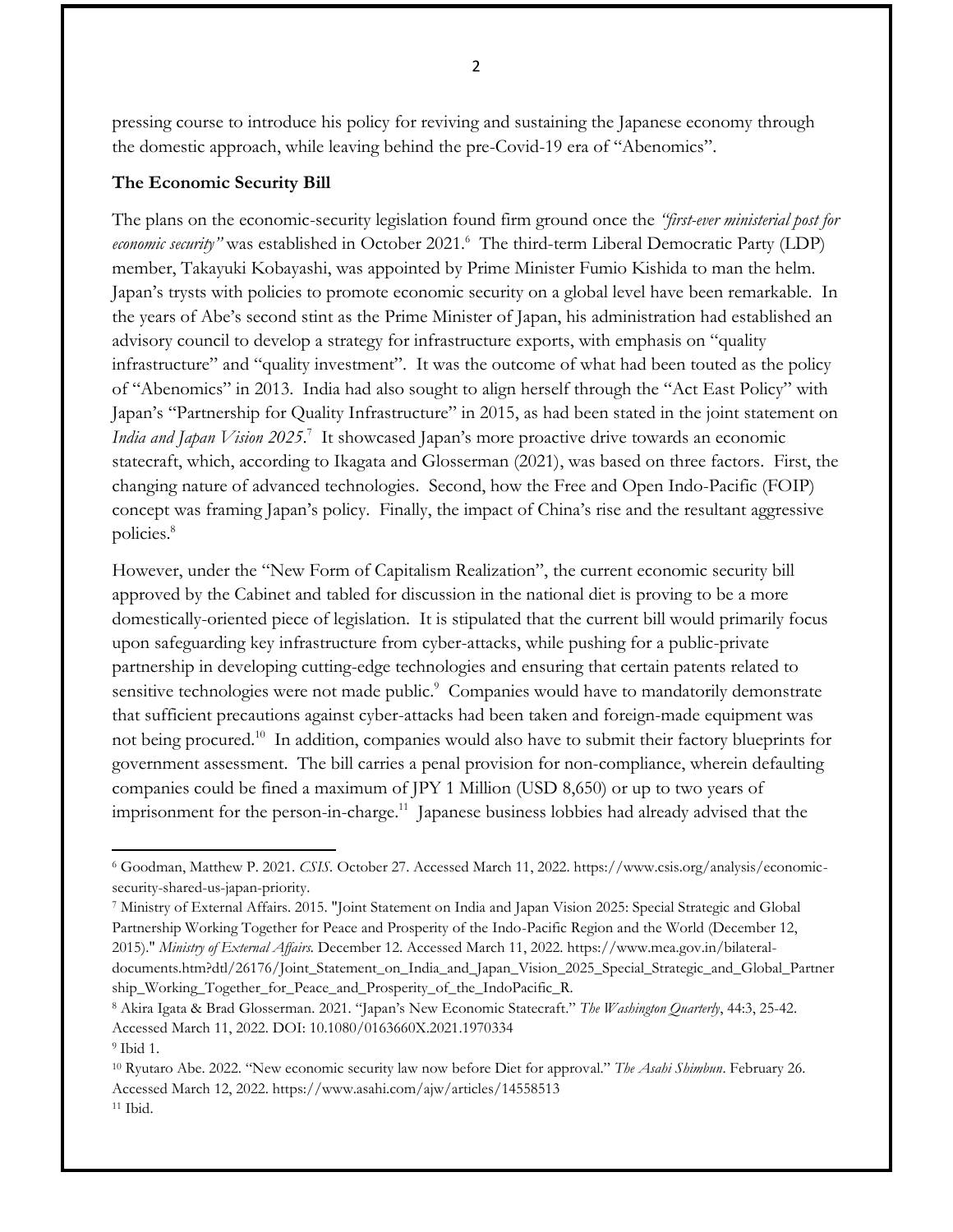excessive restrictions and penalties might hurt Japanese firms competitively.<sup>12</sup> There are concerns over how the bill would eventually infringe upon private-sector economic activity, with the government retaining the authority to evaluate corporate plans. For companies handling goods such as semiconductors, medical supplies, and rare earth metals, the government is offering financial support if they are compliant with the upcoming law.<sup>13</sup>

### **Threats and Vulnerabilities for Japan**

Japan's Ministry of Economy, Trade and Industry (METI) had issued a press release on February 23, 2022, regarding strengthening cyber-security measures based on the Ukraine-Russia situation.<sup>14</sup> Japan's automobile manufacturer, Toyota Motor Corporation, incidentally, suffered a one-day shutdown of its plants on 28 February 2022, as a result of a system malfunction caused by a cyberattack.<sup>15</sup> There have been no official confirmation as to whether the cyber-attack originated from Russia as a retaliation to the sanctions imposed by Japan on Moscow. However, the METI was clear enough in its press release of March 1, 2022, to suggest that the "recent situation" could potentially increase the risks of cyberattacks on Japan. Additionally, METI listed measures to strengthen or implement appropriate cybersecurity in government agencies and critical infrastructure operations. Notice was intimated to examine entire supply-chains, including SMEs and their business associates, for taking steps to control risks against cyberattacks.<sup>16</sup>

The Economic Security Bill arrives amid concerns over the lack of safeguards in Japan's strategic research and technology patents, especially those related to national security. The threat of intellectual property-theft of emerging technologies because of patents being exploited for dual use, along with dangers of espionage or cyberattacks from Russia, China and North Korea, has dominated discussions on the economic security bill. The importance of semiconductors and rare earth metals is becoming more visible not just in everyday items but also for military purposes. Therefore, immense thrust is being given to strengthen domestic supply-chains and to encourage companies to invest in producing these strategically vital goods. In fact, the telecommunication sector, which is part of the 14 key sectors identified to be protected from cyber-attacks is an area of great vulnerability with the ensuing US-China geopolitical rivalry over Huawei's 4G and 5G

3

<sup>12</sup> The Japan News. 2022. "Japan to fast-track economic security bill amid growing geopolitical tensions." *Inquirer.net.* March 6. Accessed March 11, 2022. https://newsinfo.inquirer.net/1564212/japan-to-fast-track-economic-security-billamid-growing-geopolitical-tensions

<sup>13</sup> Ibid 2.

<sup>14</sup> METI. 2022. *Call Attention: Strengthen Cybersecurity Measures Based on the Recent Situation*. February 23. Accessed March 12, 2022. https://www.meti.go.jp/english/press/2022/0223\_002.html

<sup>15</sup> The Japan Times. 2022. *Toyota to restart all suspended Japan plants after supplier cyberattack*. February 28. Accessed March 12, 2022. https://www.japantimes.co.jp/news/2022/02/28/business/corporate-business/toyota-plants-close-cyberattack/ <sup>16</sup> METI. 2022. *Call Attention: Strengthening Cybersecurity Measures*. March 1. Accessed March 12, 2022. https://www.meti.go.jp/english/press/2022/0301\_003.html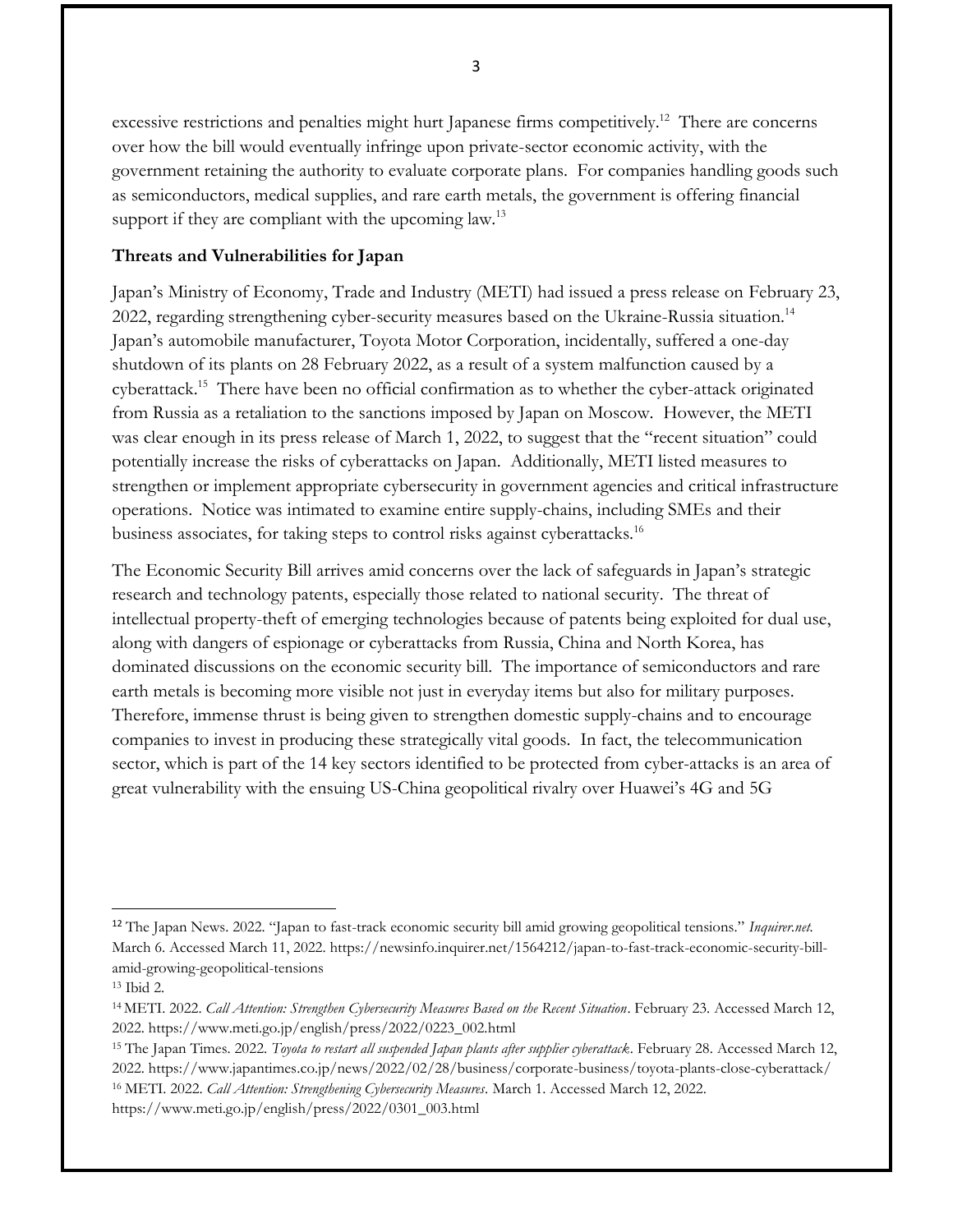networks. As per the emergency proposal of the "New Form of Capitalism Realization", it is most likely that Japan is already focusing on "promotion of the so-called 6G (Beyond 5G)".<sup>17</sup>

## **Ripple effect of the Economic Security Bill**

When the economic security bill becomes a law, it will almost certainly result in constricting access for Chinese entities, as the screening of foreign investments in the domestic market will become far stricter. As a result, retaliations by Beijing on Japanese companies operating in China ought to be expected. Indeed, the Global Times of China published an editorial on January 18, 2022, where they warned that the Economic Security Bill would significantly affect bilateral cooperation on high-end manufacturing and high-tech fields.<sup>18</sup> The view from China has been that such economic security legislation on the pretext of mitigating geopolitical risks will only promote rising competition and containment against China rather than cooperation.<sup>19</sup> With China accounting for nearly one-fifth of the foreign revenues of Japanese firms, there will be losses for Japan in the short term.<sup>20</sup> The Japanese firm, Toko Tekko, which produces and sells agricultural and industrial-use drones has already raised concerns on the vagueness of the grounds for "security" in the Economic Security Bill. Hitoshi Ito, Vice-President of Toko Tekko, foresees his businesses being adversely impacted as they rely heavily upon parts made in China. 21

### **The Shift in Economic Statecraft: Impact on India**

Japan's economic statecraft, which was outward oriented in the last decade, as can be recognised from the earlier policies of "quality infrastructure" and "quality investments" now appears to be shifting towards securing its domestic industry. Earlier, the objective was to provide an alternative to China's infrastructure investments; lately, however, it is moving towards direct competition through domestic policies, with a clear focus on national security. Tokyo has a plan in place to make itself more self-sufficient and safeguard its sensitive industries. However, the policy will attract attention not only from China but from India as well. The key sectors that Japan is now looking to insulate from external influences could also have a bearing on India. It is not yet clear if the economic security legislation will impact any of the mutual defence and security agreements already in place with India. A case in point is the agreement on "Transfer of Defence Equipment and

https://japan.kantei.go.jp/ongoingtopics/\_00001.html

<sup>17</sup> Prime Minister of Japan and his Cabinet. 2021. *Outline of Emergency Proposal Toward the Launch of a "New Form of Capitalism" that Carves Out the Future*. November 8. Accessed March 12, 2022.

<sup>18</sup> The Global Times. 2022. *Japan's economic security bill to hurt its companies in China, experts warn*. January 18. Accessed March 12, 2022. https://www.globaltimes.cn/page/202201/1246297.shtml

<sup>19</sup> Ibid.

<sup>20</sup> Walter Sim. 2022. "Japan to fast-track economic security Bill amid growing geopolitical tensions." *The Straits Times*. March 5. Accessed March 12, 2022. https://www.straitstimes.com/asia/east-asia/japan-to-fast-track-economic-securitybill-amid-growing-geopolitical-tensions

<sup>21</sup> Tetsushi Takahashi. 2022. "Corporate Japan fears economic security bill's impact on China trade." *Nikkei Asia*. January 16. Accessed March 12, 2022. https://asia.nikkei.com/Spotlight/Comment/Corporate-Japan-fears-economicsecurity-bill-s-impact-on-China-trade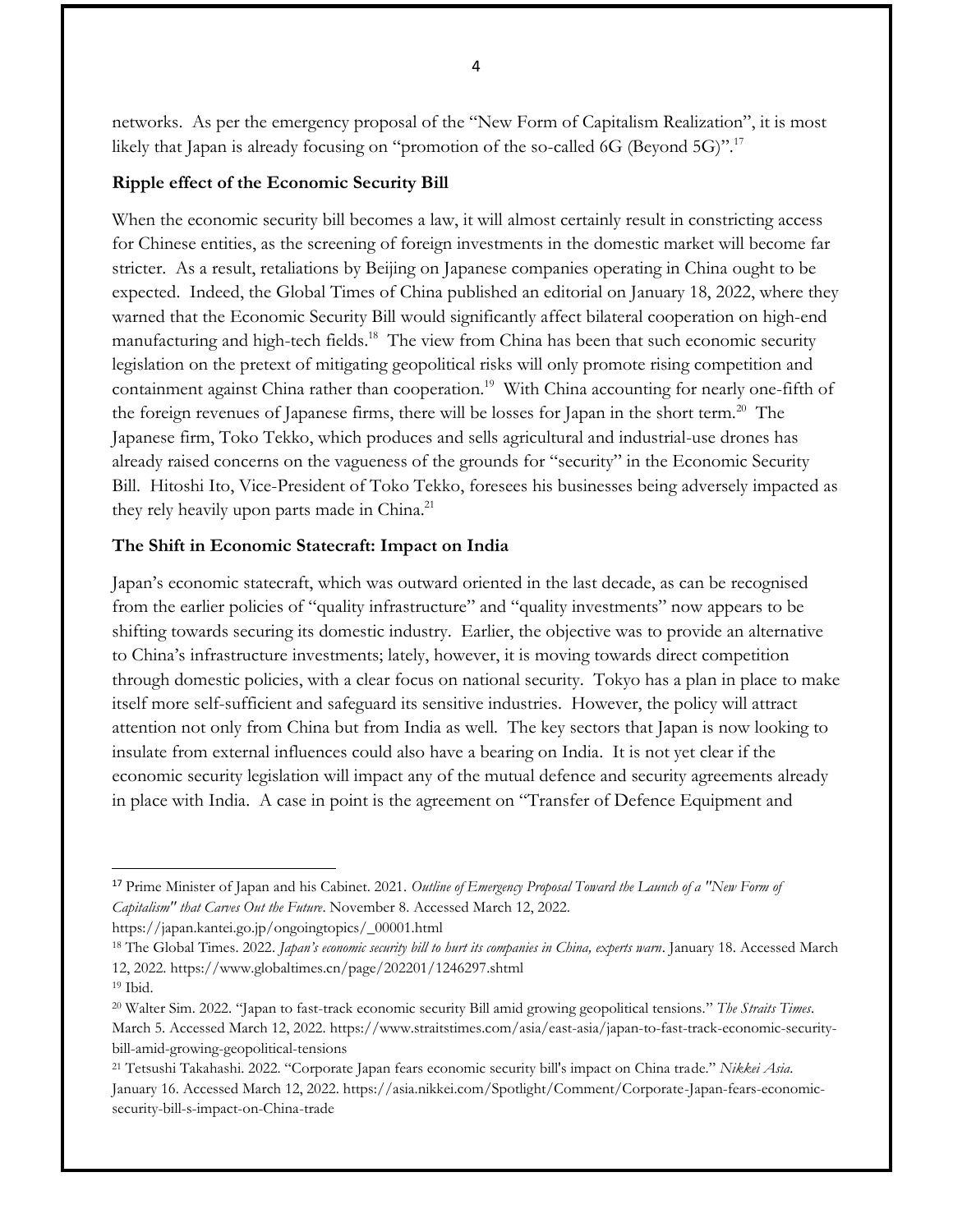Technology" that came into effect in March 2016.<sup>22</sup> Similarly, the "India-Japan Cooperation on Digital Partnership" agreement that was signed in 2018, seeks cooperation in areas of nextgeneration technologies, such as Artificial Intelligence (AI) and Internet of Things (IoT).

The concern that these agreements will have with the new economic security legislation is in the transfer of technology and dual-use patents. Even without the economic security legislation, India had already faced a hurdle, when the Indian Navy, in July 2017, had issued a Request for Information (RFI) to Mitsubishi Heavy industries and Kawasaki Heavy industries for the *Soryu* class submarine.<sup>23</sup> Australia, too, had faced a similar situation when Japan became reluctant to share technology after Tokyo had initially (in 2014) offered Soryu submarines to Canberra.<sup>24</sup> India's "Make in India" initiative, under which it invites foreign investments, including those from Japan, could also face difficulties if Japan's new economic security legislation ends-up making it more restrictive to share technologies and patents of sensitive sectors pertaining to national security. Unless Tokyo manages to clarify that the new bill would not have a ripple effect with its other strategic partners, it seems quite likely that Japan will be re-entering its pre-2014 era of focusing solely on domestic markets and restricting itself from participating in joint development and production of high-end technologies. The often-agreed views between Japan and India regarding robust engagements in "high-technology areas in the defence and security sectors" might, in such an eventuality, remain only on paper.<sup>25</sup>

#### **Way Forward**

There is no doubt that India needs Japanese technological prowess to pursue its own defence modernisation and diversify from its traditional sources of defence acquisitions. The progress of defence technology cooperation between Japan and India has been slow even without the impact of this new legislation. There is some apprehension that the new economic security legislation could push the two countries right back to the starting line itself. India will need to keep a close eye on developments in this regard and determine, as early as possible, whether any mechanisms can be found to override the provisions that Japan is using to protect its sensitive industries, high-end technologies from external shocks in the upcoming economic security legislation. Insofar as sensitive industries and technologies related to national security are concerned, India is still very dependent on procuring and acquiring equipment from its strategic partners. It may not bode well for India's defence sector modernisation, if it were to attempt a similar economic security bill.

5

<sup>22</sup> Ministry of Defense of Japan. 2020. *Defense Equipment and Technology Cooperation with Other Countries*. Accessed March 12, 2022. https://www.mod.go.jp/en/equipment/tec\_cooperation/index.html

<sup>23</sup> Ankit Panda. 2017. "Will Japan's Mitsubishi and Kawasaki Build India's Next Project 75(I) AIP Submarine?." *The Diplomat.* July 24. Accessed March 12, 2022. https://thediplomat.com/2017/07/will-japans-mitsubishi-and-kawasakibuild-indias-next-project-75i-aip-submarine/

<sup>24</sup> Matthew Carney. 2014. "Soryu submarine deal: Japanese insiders warn sub program will cost more, hurt Australian jobs." *ABC News.* September 15. Accessed March 12, 2022. https://www.abc.net.au/news/2014-09-15/japaneseconcerns-over-submarine-deal/5743022?nw=0&r=HtmlFragment

<sup>25</sup> Keidanren. 2017. *Joint Report of the India-Japan Business Leaders Forum 2017*. September 14. Accessed March 12, 2022. http://www.keidanren.or.jp/en/policy/2017/066.html